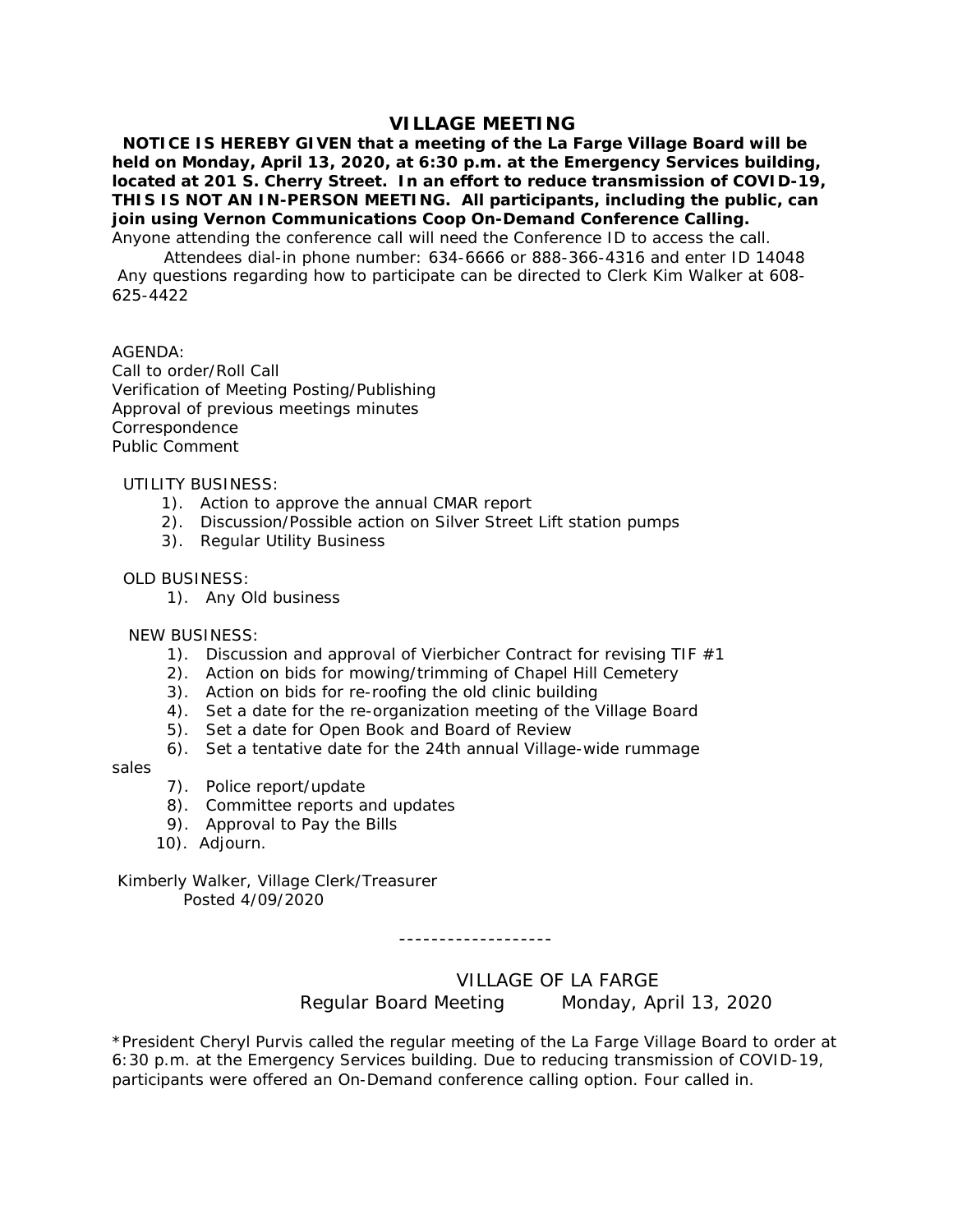Roll Call - Present at the meeting:

Members: Cheryl Purvis, Frank Quinn, Barbara Melvin, Terry Jensen, Aaron Nemec, Public Works Manager Wayne Haugrud, Police Chief Jonathon Brown, and Clerk Kimberly Walker. Joining by conference calling: Members Reggie Nelson and Aaron Appleman, and news reporters Lonnie Muller and Bonnie Sherman

\*Verification of meeting publishing in the La Farge Episcope and posting at the Bank, Post Office, and Village Office on April 9, 2020 was given.

\*Appleman moved, Melvin seconded to approve the previous meetings minutes: (3-9- 20/Regular Village board meeting; 3-12-20/Special Library board meeting; 3-12- 20/2nd Special Library board meeting; 3-12-20/Planning Grant committee meeting; 3-14- 20/Special Emergency Village board meeting; 3-17-20/ Regular Library board meeting; and 3-19-20/Finance & Personnel committee meeting). (Carried).

\*Correspondence: None.

\*Public Comment: None.

\*Utility business: PWM Wayne Haugrud reported on the following:

\*\*The CMAR (Compliance Maintenance Annual report) for the wastewater treatment plant needs approval for submission to the DNR. Quinn moved, Jensen seconded to approve the 2019 report. (Carried).

\*Last November, Wayne reported on issues with the pumps at the new lift station on Silver Street. They are plugging about every 3 months. On Monday, one pump went out. It was taken to L.W. Allen in Madison to see if it's any good. The pumps we have are like sump pumps. Like to switch to a chopper and grinder pump like we had in the old lift station. Cost for one Hydromatic pump is \$20,299. An option for 2 pumps is \$33,977. Buying 2 new, and keeping the other one currently being used for a backup, we can save the cost of fixing the one that was taken in. Jensen moved, Quinn seconded to buy 2 pumps at \$33,977. (Carried).

\*Marell, from Hillsboro, was hired to clean out the ditch along the alley between the North side of the Truck Center and the new medical clinic. Hopefully, this will help with storm runoff. Marell also repaired a valve box on Elm Street by the footbridge, and put a load of rock in, to help with future flooding.

\*\*This week is Tornado Awareness week, but Vernon County has cancelled the drills. \*\*Last month, money was allotted for a roller and sweeper. Street Supervisor Adam Schlicht found a Roller on the Wisconsin Surplus. It was \$4,200, plus mileage and renting a trailer to pick it up in Chippewa Falls. We still have over \$10,000 to look for a sweeper.

\*Old business: None.

\*Cheryl talked with Kurt Muchow, from Vierbichers, on funding for the Main Street project and for our substation. We have a good TIF that could help. She asked for a contract on the cost to amend it. This would extend it three more years, to 2029, and would help us with over \$700,000 more in tax base to fund projects.

That would help with the substation and help the utilities with the Main Street funding. Also going for other grants, to help a business relocate out of the flood zone, and redevelop the land on Main Street for housing,